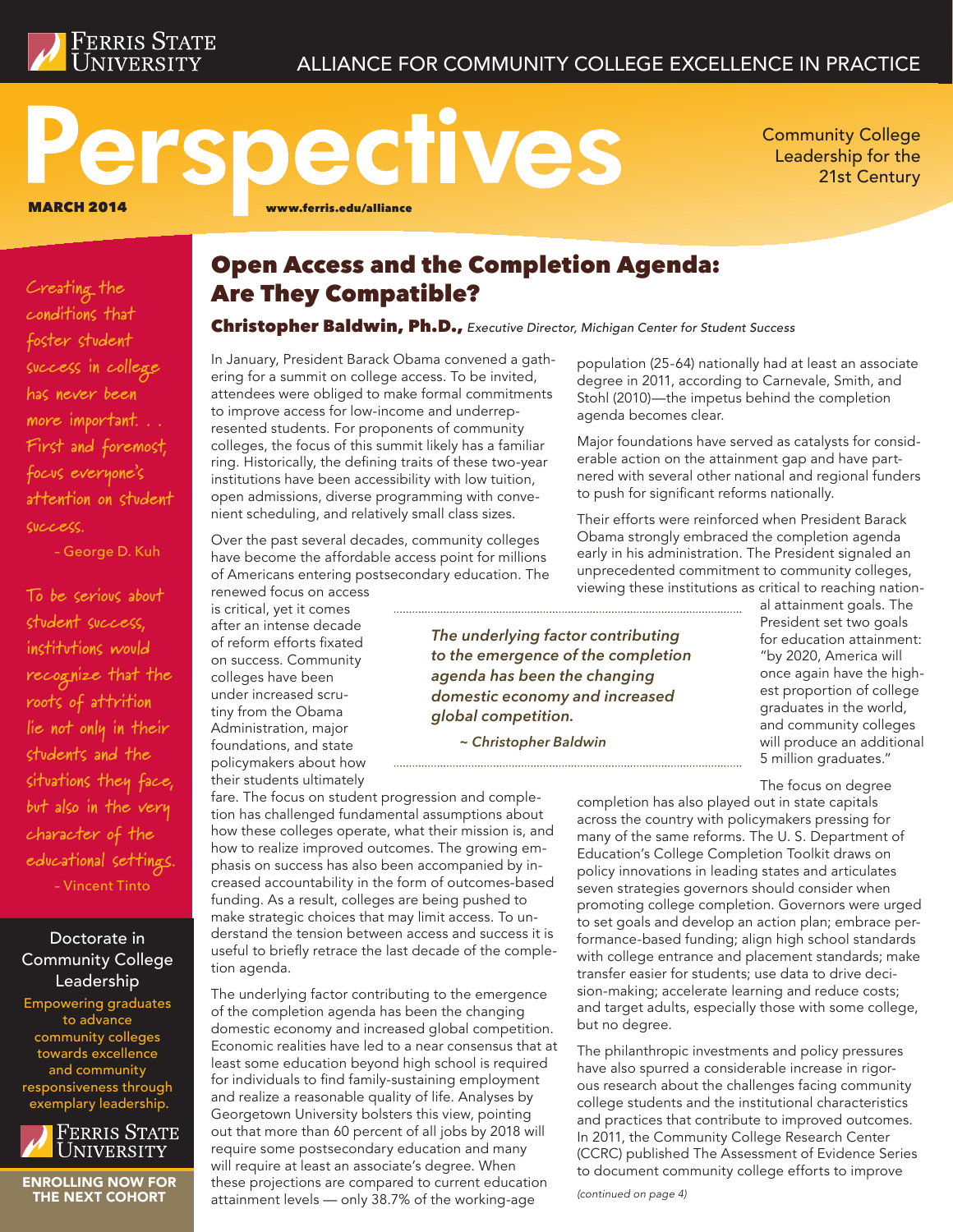# EMERGING LEADERS' PERSPECTIVES

*To remain competitive in the global economy, a greater percentage of our college-age population must enroll in postsecondary education and complete a degree in a timely fashion. Community colleges are essential to achieving gains in U. S. educational attainment, but face challenges when determining*  how to increase student success, whether defined in terms of graduating with a degree or certificate, transferring, or retaining a job. We posed the *following question to emerging and national leaders; their answers appear below.*

### Kathryn Flewelling, Ed.D.

*Director, Laramie County Community College Cheyenne, Wyoming*

Though there are many approaches community colleges can take to ensure the success of their students at various points in their education, what we do at the front door for students can set the tone for their entire college experience. We still send mixed messages to our students by allowing them to enroll without being prepared, and by doing so, we are not ensuring their success from day one.

In all our efforts to make college accessible for students, we are not doing them any favors by allowing them to begin courses late, without orientation, and without fiscal resources in place. One of the most effective practices I have seen that allows community colleges

to better ensure the success of their students is the elimination of late registration, while providing options of various class starting dates.

For many students, the traditional 16-week course schedule works well. However, for other students who are often juggling multiple jobs and family responsibilities, committing to such a period of time doesn't work. Circumstances can change quickly for many of our students and what was planned originally can no longer be completed.

Rather than trying to force our non-traditional students into a traditional model, we have the ability to become more adaptable to their needs. Instead of rushing and cutting corners to get underprepared students into a traditional 16-week course, offering various start dates eliminates that need. Those students who decide to start at the last minute, without completed enrollment steps and beneficial preparation such as mandatory orientation and advising, are simply deferred to later start dates. This way, we are not turning away students and risking them never returning.

This practice doesn't come without significant investment and adjustment by a college, including a potential recreation of philosophy and culture, but is it not what we want to and should do if we intend to fulfill our mission of student success? If today's environment is changing the needs of our students, we need to be just as willing to change our practices to accommodate those needs.

*Kathryn Flewelling recently assumed the position of Director of Student Planning and Success at Laramie County Community College in Cheyenne, WY. She earned her MFA from Ohio State University and her Ed.D. in Community College Leadership from Ferris State University's DCCL program. She previously served as a college faculty member and as Director of Learning Support Services at North Central Michigan College in Petoskey.*



**QUESTION OF THE MONTH:**

*Given the challenges, how can community colleges best help ensure that students who gain access to college successfully graduate?*

*...there is a disconnect related to understanding expected academic behaviors.*

*~ Lesley Frederick*

### Lesley Frederick. M.S.

*VicePresident, Lincoln Land Community College* Springfield, Illinois

Community colleges are facing a daunting challenge. Preparedness of entering students, or lack thereof, is one of the most complex issues confronting community college leaders. Students are coming to the community college not only with academic deficiencies, but also a lack of understanding about college processes, resources, and the skills necessary to be a successful student. Students deficient in this

essential preparation are often unable to understand college processes such as admission and registration; financial aid, college cost, and affordability are foreign concepts; and there is a disconnect related to understanding expected academic behaviors. For example, adult students find various college processes challenging as many of

these require an understanding of technology and these students may not be proficient or comfortable with this technology. Another example commonly found in traditional age students is the tendency to spend inadequate amounts of time preparing for exams, expecting that the exams will be multiple choice tests, requiring little thought or preparation.

Community colleges are devising numerous

strategies to combat these preparedness issues. Focusing on intrusive advising strategies and creating guided academic pathways for students are two approaches. Financial literacy programs are being created to help students understand how the financial decisions they are making now will impact them in the future. Learning communities are creating intentional opportunities for students to be more fully engaged in their learning experience and apply what they are studying across multiple subjects. Career exploration and career development initiatives are being front-loaded so that students can identify and get on a path to success sooner. However, no single strategy is a panacea for student success-related issues. Implementation of multiple student success strategies has the most promise to advance retention and graduation rates and also to improve student outcomes. Institutional leaders must review student success and retention related data and make data-informed decisions to guide design and development of promising practices that have the most potential to impact student success within their respective organizations.

*Lesley Frederick serves as Vice President of Student Services at Lincoln Land Community College, located*  in Springfield, Illinois, and has worked exclusively at *community colleges during her 16+ years as a student services professional. She is a community college graduate and earned her Master of Science in College Student Personnel Administration from the University of Central Missouri in Warrensburg, Missouri. Currently, she is a student in the DCCL program at Ferris State University.*

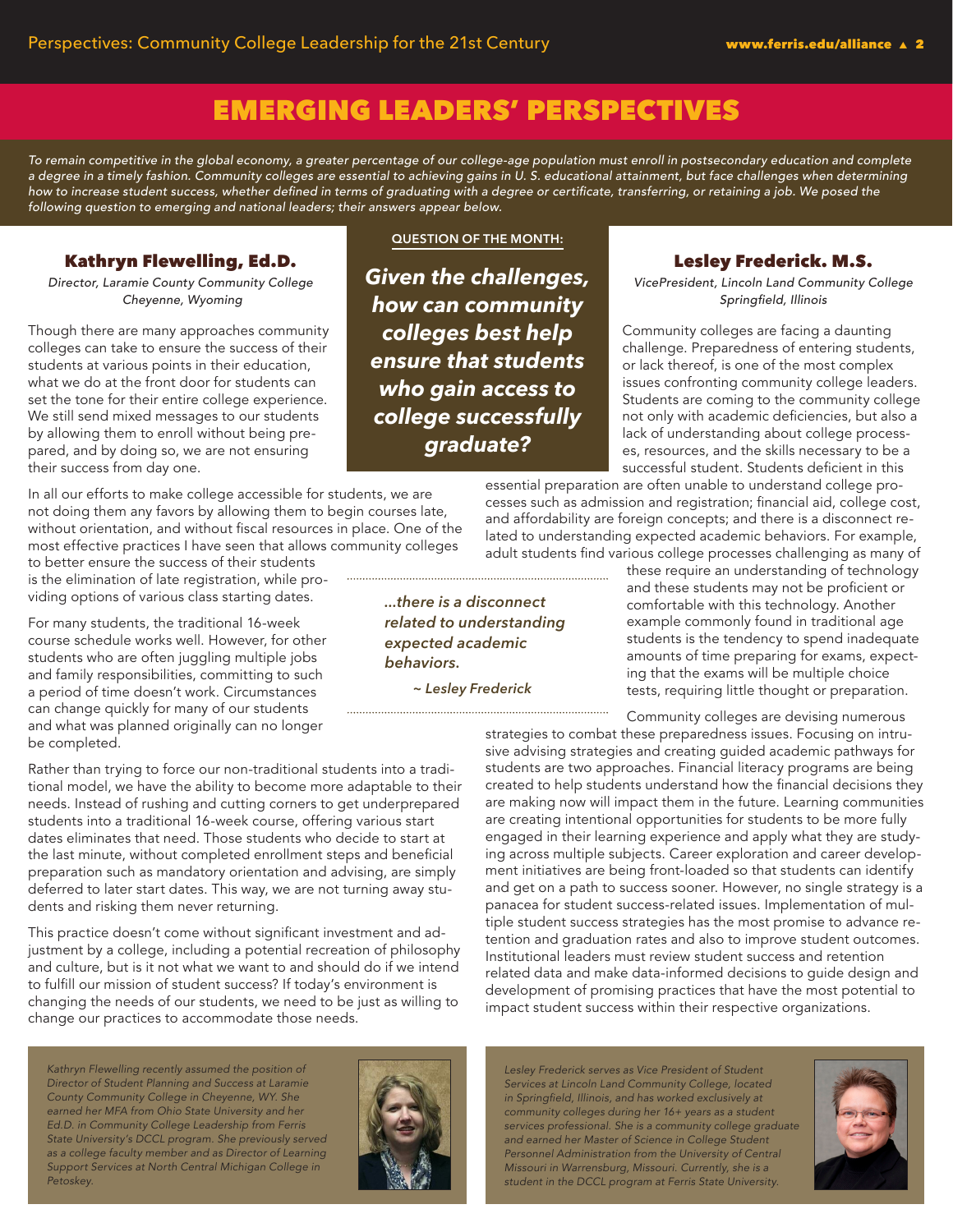# NATIONAL LEADER PERSPECTIVE

*To remain competitive in the global economy, a greater percentage of our college-age population must enroll in postsecondary education and complete a degree in a timely fashion. Community colleges are essential to achieving gains in U. S. educational attainment, but face challenges when determining*  how to increase student success, whether defined in terms of graduating with a degree or certificate, transferring, or retaining a job. We posed the *following question to emerging and national leaders; their answers appear below.*

### Arleen Arnsparger

Project Manager, Initiative on Student Success, *Center for Community College Student Engagement, The University of Texas at Austin*

Ninety percent of entering community college students who have responded to the Center for Community College Student Engagement's Survey of Entering Student Engagement (SENSE) say they have the motivation needed to succeed in college. Nearly 80% of more than a quarter million students surveyed say they intend to earn an associate degree; almost 75% say they plan to transfer to a four-year college

or university; and almost 60% say they want to earn a certificate. Yet, almost half the students who begin their postsecondary education in a community college leave before the start of their second year.

When new students indicate that they can do whatever it takes to succeed in college, do they know what will be expected of them? When they tell us their academic goal, do they know what courses

they'll be required to take and how long it will take them to complete? And, perhaps more importantly, do they have any idea what their college coursework will prepare them to do?

Through more than 200 focus groups with community college students throughout the country, we have learned that the answer is a resounding "No!" Most students do not enter college knowing what they need to know to succeed. They rely on us to provide the information they need, guide them in the right direction, and create a learning environment that will help them achieve their goals.

Yet students are quick to discover which experiences help them. In fact, the practices

students identify as valuable are the same practices that research and institutional data confirm have a positive impact on student success:

"Orientation should be required… as soon as I walked out I knew exactly what I needed to go do." "When new students first come in, I think they should have a mandatory one-onone sit-down with a counselor to really discuss in detail their degree plan." "The [student success class] gives you test*taking strategies, study skills, managing time, money… a*  structured idea of getting organized. It's helpful."

Students are consistent in their descriptions of beneficial learning and teaching practices. They talk about the qualities of instructors who "wrap me in;" they make distinctions between those who help students "not just learn about something, but actually do it" versus those who "read it pretty much verbatim off the slide".

Students give high marks to teachers who "interact with the students" and connect students with each other from the first day of class. "We were exchanging numbers, and then we started having

**QUESTION OF THE MONTH:**

*Given the challenges, how can community colleges best help ensure that students who gain access to college successfully graduate?*

study groups, and then we were hanging out outside of class…I don't even call them classmates. They're more like family." Students also see the value in class assignments that relate to what's important to them: "I started researching the career I'm looking at…and I discovered it was completely different from the job I thought it was. I wouldn't have known that if I didn't have that assigned to me."

Students praise colleges that have "a tremendous atmosphere" and explain what helps them persist:

"It's really, really like a community. The old *saying is 'it takes a village to raise a child.' Everybody in the village is helping out, and it goes from deans, president, to*  career services, people in student life, and I think that they do *just a phenomenal job of making you feel like you want to be a part of this."*

> In its reports on high-impact practices, the Center for Community College Student Engagement highlights practices that are improving student outcomes. More students succeed when they navigate successfully through the college's "front door"; when faculty and staff have high expectations and provide the support students need to meet those expectations; when there are clear, coherent pathways to academic and career goals; and when faculty and staff require high-impact learning experiences inside and outside the classroom.

Research, institutional data, and student voices tell the same undeniable story about what matters most for student success. Leaders

at colleges that are increasing course completion, graduation and transfer rates see that taking the steps needed to help community college students finish what they start is less about the challenges inherent in today's environment than it is about changing college culture and strengthening practice. They are making a commitment to target resources to ensure that student engagement in highimpact practices is inescapable. As the report Reclaiming the American Dream – Community Colleges and the Nation's Future reminds us: "The development of human potential is what community colleges are all about."

Arleen Arnsparger is project manager of the Initiative *on Student Success, Student Success BY THE NUMBERS*  (SSBTN), and Strengthening the Role of Part-Time Faculty *at the Center for Community College Student Engagement*  (CCCSE) at The University of Texas at Austin. Arleen *works with community colleges, conducting focus groups and interviews with students to learn about their college*  experiences. She is also co-author and producer of the *book and companion video,* Students Speak – Are We Listening?



*If community colleges are to contribute powerfully to meeting the needs of 21stcentury students and the 21stcentury economy, education leaders must reimagine what these institutions are — and are capable of becoming.*

*Reclaiming the American Dream – Community Colleges and the Nation's Future, AACC*